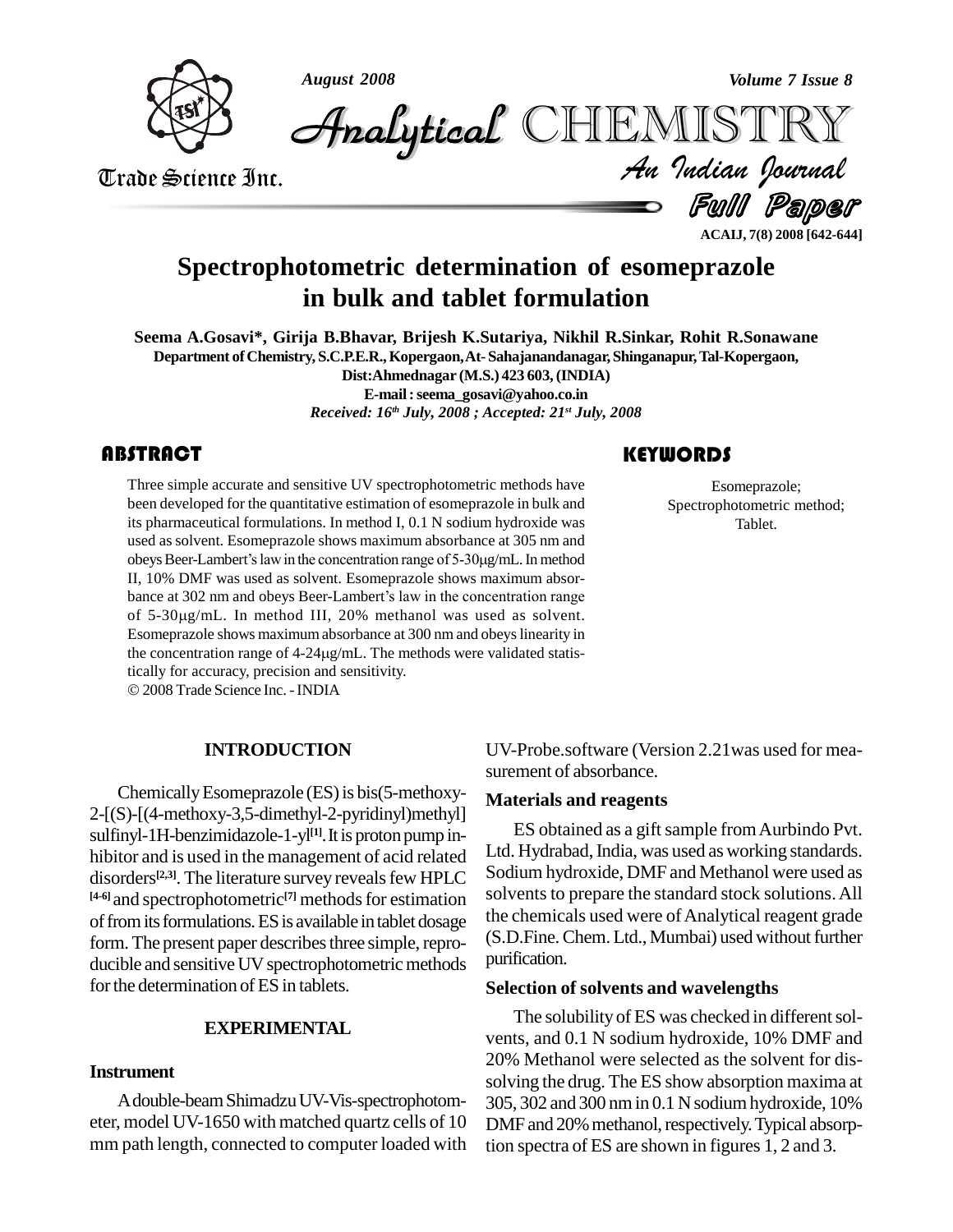





**Figure 2:Typical UV spectrum of ES in 10% DMF**



**Figure 3:Typical UV spectrum of ES in 20% methanol**

#### **Preparation of standard solution**

For method I, an accuratelyweighed 10 mg of ES was transferred to 100mL volumetric flask. It was dissolved in 25mL of 0.1 N sodium hydroxide and the sults are shown in TABLE 2. volume was made up to the mark using same solvent to obtain concentration of <sup>100</sup>µg/mL. Different aliquots were taken from the stock solution and diluted with the same solvent to prepare a series of concentrations.The solutions were scanned on spectrophotometer in the UV range and their absorbances were measured at 305nm using 0.1 N sodium hydroxide as blank. The

**TABLE1: Optical characteristics and statistical data of the regression equation**

| <b>Parameters</b>                | <b>Method I</b>            | <b>Method II</b> | <b>Method III</b> |
|----------------------------------|----------------------------|------------------|-------------------|
| Solvent                          | $0.1N$ sodium<br>hydroxide | 10 % DMF         | 20%<br>Methanol   |
| Absorption maximum<br>(nm)       | 305                        | 302              | 300               |
| Beer's law limit<br>$(\mu$ g/ml) | $5 - 30$                   | $5 - 30$         | $4 - 24$          |
| Coefficient of<br>correlation    | 0.9997                     | 0.9997           | 0.9997            |
| Y-intercept                      | 0.0027                     | 0.0007           | 0.0166            |
| Slope                            | 0.0376                     | 0.0387           | 0.0332            |

calibration curve was found to be linear in the concentration range of  $5-30\mu g/mL$ . For method II, the similar procedure described in method I was followed using 10% DMF as a solvent. The absorbances were mea sured at 302nm using 10%DMF as a blank. The cali bration curve was found to be linear in the concentration range of  $5-30\mu\text{g/mL}$ . For method III, the similar procedure described in method I was followed using 20% methanol as a solvent. The absorbances were measured at 300nm using 20% methanol as a blank. The calibration curve was found to be linear in the concentration range of 4-24µg/mL. The slope, intercept, correlation coefficient and optical characteristics of three the methods are reported in TABLE 1.

#### **Estimation of ES in bulk drug**

Accurately weighed quantity of 20 mg ES was transferred to 100 mL volumetric flask, dissolved in 0.1N<br>NaOH and volume was adjusted to mark to get stock<br>solution of 200μg/mL. From this stock solution aliquots NaOH and volume was adjusted to mark to get stock of 1 mL were transferred to six 10 mL volumetric flasks<br>separately and diluted with 0.1N NaOH to the mark to<br>get final concentrations of 20µg/mL. The absorbances separately and diluted with 0.1N NaOH to the mark to of these solutions were measured at 305 nm. Same procedure wasfollowed for estimation of ES using 10% DMF as solvent and absorbances were measured at 302nm. For estimation of drug using 20% methanol, the final solutions of  $16\mu g/mL$  were prepared and their absorbances were measured at 300nm. The concentration was determined by regression equation and re-

#### **Assay procedure for tablets**

For method I, twenty tablets were weighed and *I*<br>*Indian Indian*<br>*Indian*<br>*IISTRY*<br>*Indian bournal* For memod **i**, twenty tablets were weighed and crushed to fine powder. An accurately weighed powdered sample equivalent to 20mg of ES was transferred to 100 mL volumetric flask. The powder was dissolved in 50mL of 0.1N sodium hydroxide by intermittent shak

**Analytical** CHEMISTRY